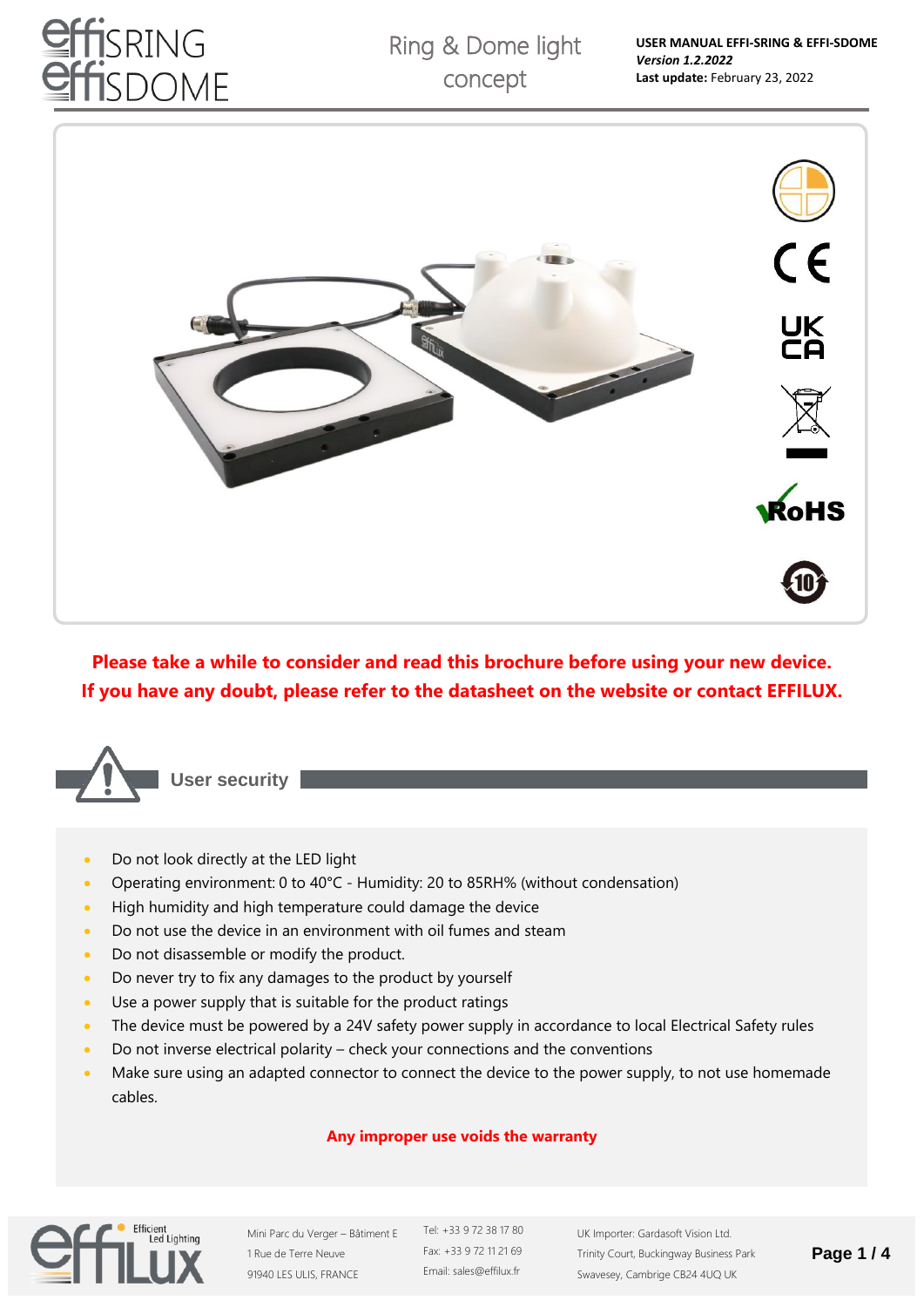

## Ring & Dome light concept





The EFFI-SRING / EFFI-SDOME is also available in KIT:



| <b>CONTENT OF THE EFFI-SRING-SDOME-100-ZZZZ-KIT</b> |                                                                                                                                                |  |  |  |
|-----------------------------------------------------|------------------------------------------------------------------------------------------------------------------------------------------------|--|--|--|
| Description                                         | <b>Part Number</b>                                                                                                                             |  |  |  |
| Product                                             | EFFI-SRING-100-ZZZZ-OP                                                                                                                         |  |  |  |
|                                                     | (The collar for the SRING configuration (EFFO-SRING-COL-100) and the opaline window (EFFO-SRING-OP-100) are already included in this product). |  |  |  |
| <b>Transparent Window</b>                           | EFFO-SRING-TR-100                                                                                                                              |  |  |  |
| Semi-Diffusive Window                               | EFFO-SRING-SD-100                                                                                                                              |  |  |  |
| Polarizer                                           | EFFO-SRING-POL-100                                                                                                                             |  |  |  |
| Diffusive Film                                      | EFFO-SRING-DIF-100                                                                                                                             |  |  |  |
| Dome                                                | EFFO-SDOME-DOME-100                                                                                                                            |  |  |  |



**Maintenance**

For all maintenance operation, the product must be disconnected.

To remove marks on the window, wipe 1-2 drops of **alcohol-free** lens cleaning fluid in a gentle circular motion with a cleaning tissue. Always apply the fluid to a tissue rather than the window itself.



Mini Parc du Verger – Bâtiment E 1 Rue de Terre Neuve 91940 LES ULIS, FRANCE

Tel: +33 9 72 38 17 80 Fax: +33 9 72 11 21 69 Email: sales@effilux.fr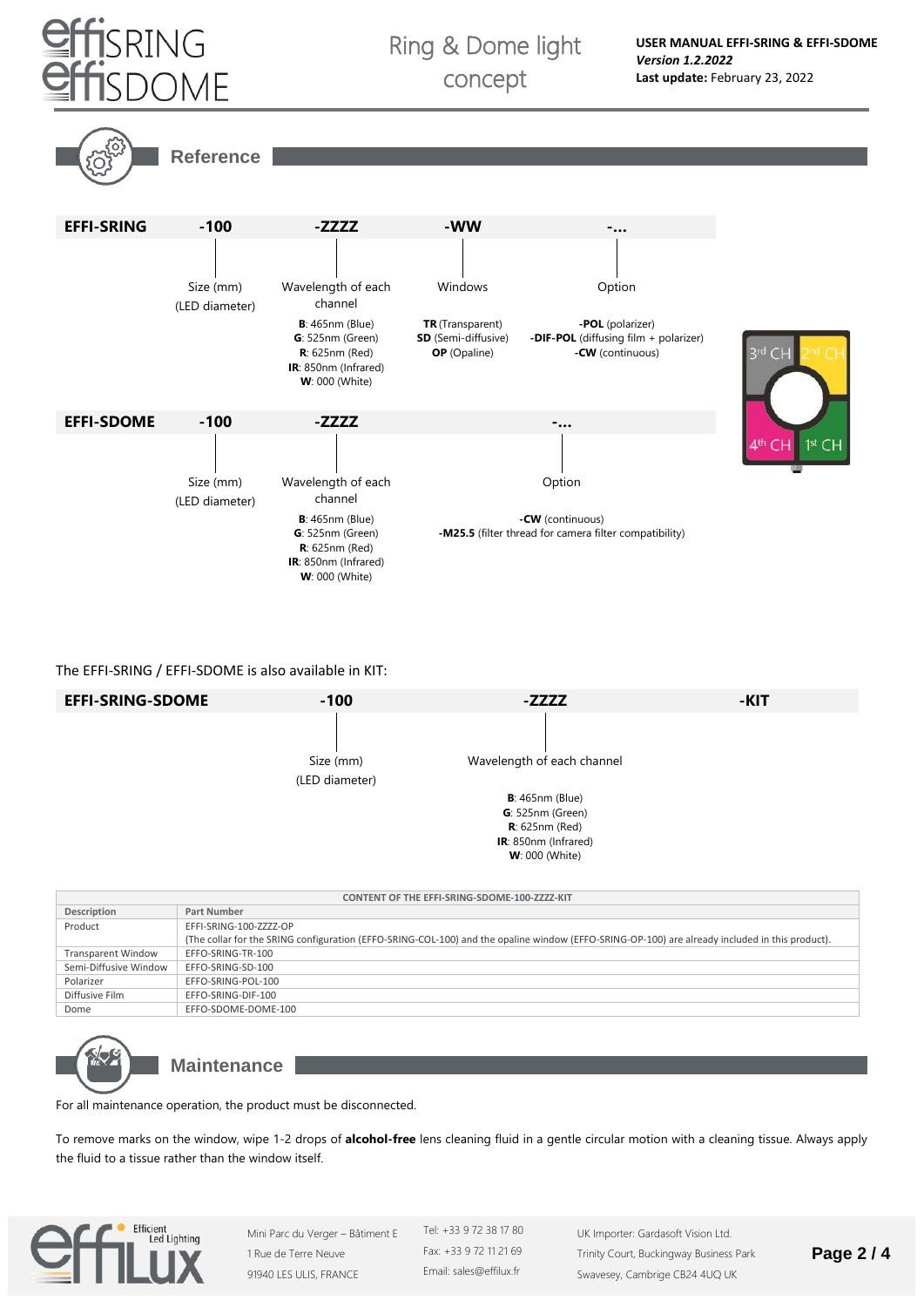

## **Electronical consideration**

## **CONTACT ARRANGEMENT**

SRING

**DMF** 

The EFFI-SRing / EFFI-SDome requires 24V DC input power via an M12 – 8 pins male connector. Note that the trigger pin of each channel needs to be connected either to the 24V DC signal for Continuous mode or to a PNP Trigger signal for Overdrive strobe mode.

Power consumption: 10W per monochromatic channel (Blue / Green / Red / Infrared) – 15W per White channel (cable length: 2m)

| <b>Contact arrangement</b> | <b>Number</b> | <b>Color Contact</b> | Designation          |
|----------------------------|---------------|----------------------|----------------------|
|                            |               | White                | Mode selection $(2)$ |
|                            | 2             | <b>Brown</b>         | $+24V - 2.2A$ Max    |
|                            | 3             | Green                | TRIG $(1)$ n°1       |
|                            | 4             | Yellow               | TRIG $(1)$ n°2       |
| M12 8 pins                 | 5             | Grey                 | TRIG (1) n°3         |
| Male connector             | 6             | Pink                 | TRIG $(1)$ n°4       |
|                            | 7             | <b>Blue</b>          | <b>GND</b>           |
|                            | 8             | Red                  | N/A                  |



Length M12 cable (Cable gland → Connector) : 500mm

- (1) Max 24V TRIG signal consumption 0.1mA max per channel
- (2) To select between PNP and NPN mode. Consommation signal 0.5mA max. If the pin 1 "Mode selection" is: Not connected: PNP mode  $\rightarrow$  Light ON when V<sub>TRIG</sub>>2.5V
	- Connected 24V: NPN mode  $\rightarrow$  Light ON when V<sub>TRIG</sub> <1V

### **AUTOSTROBE FEATURE**

Please respect a duty cycle of 25% maximum. (Each channel is independent)





## **OPTION: CONTINUOUS VERSION**





Mini Parc du Verger – Bâtiment E 1 Rue de Terre Neuve 91940 LES ULIS, FRANCE

Tel: +33 9 72 38 17 80 Fax: +33 9 72 11 21 69 Email: sales@effilux.fr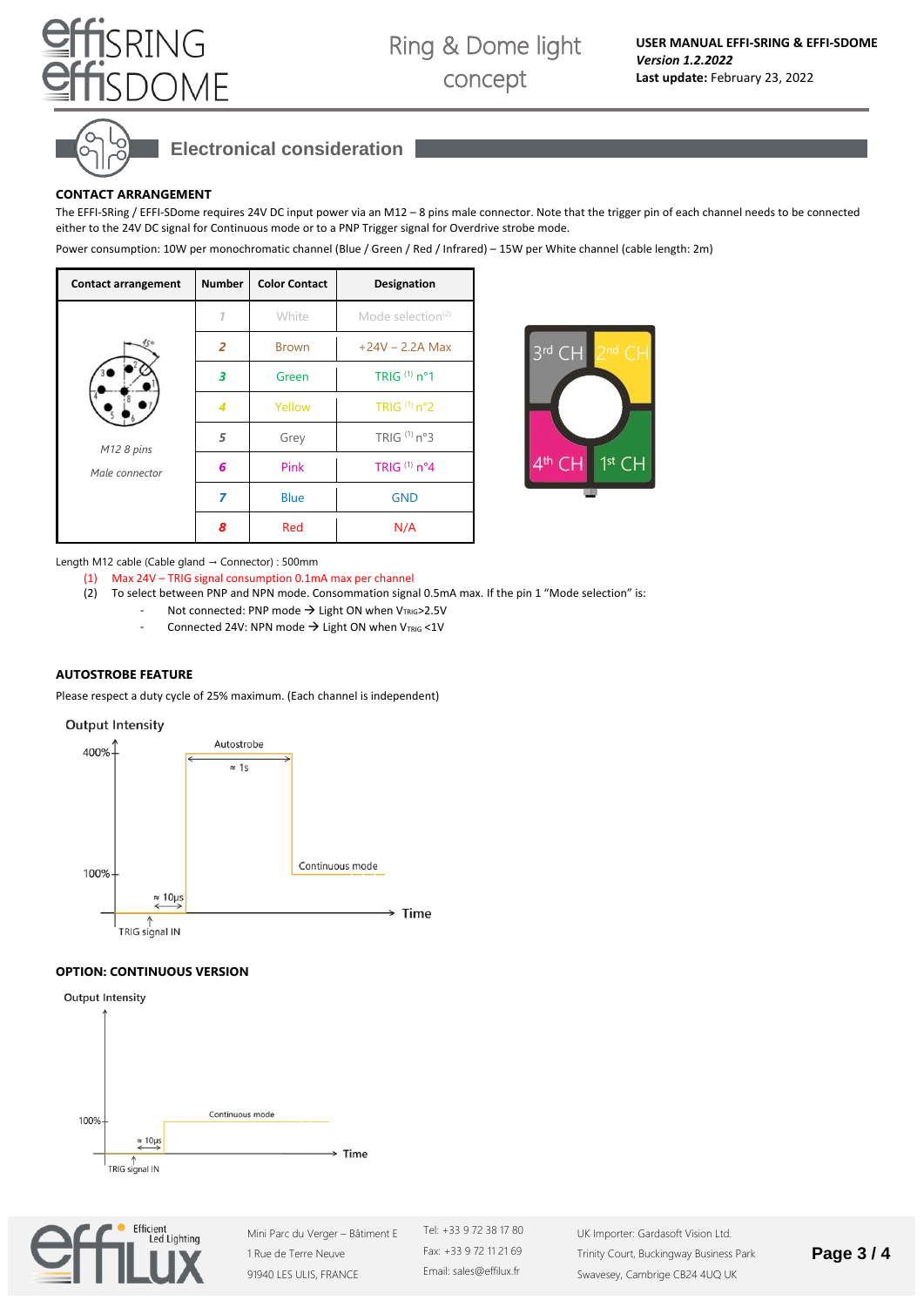



**Mechanical consideration**

Standard sizes' drawings (CAD and PDF files) are available on: <https://www.effilux.com/en/products/ring/effi-SRING> <https://www.effilux.com/en/products/dome/effi-SDOME>



Mini Parc du Verger – Bâtiment E 1 Rue de Terre Neuve 91940 LES ULIS, FRANCE

Tel: +33 9 72 38 17 80 Fax: +33 9 72 11 21 69 Email: sales@effilux.fr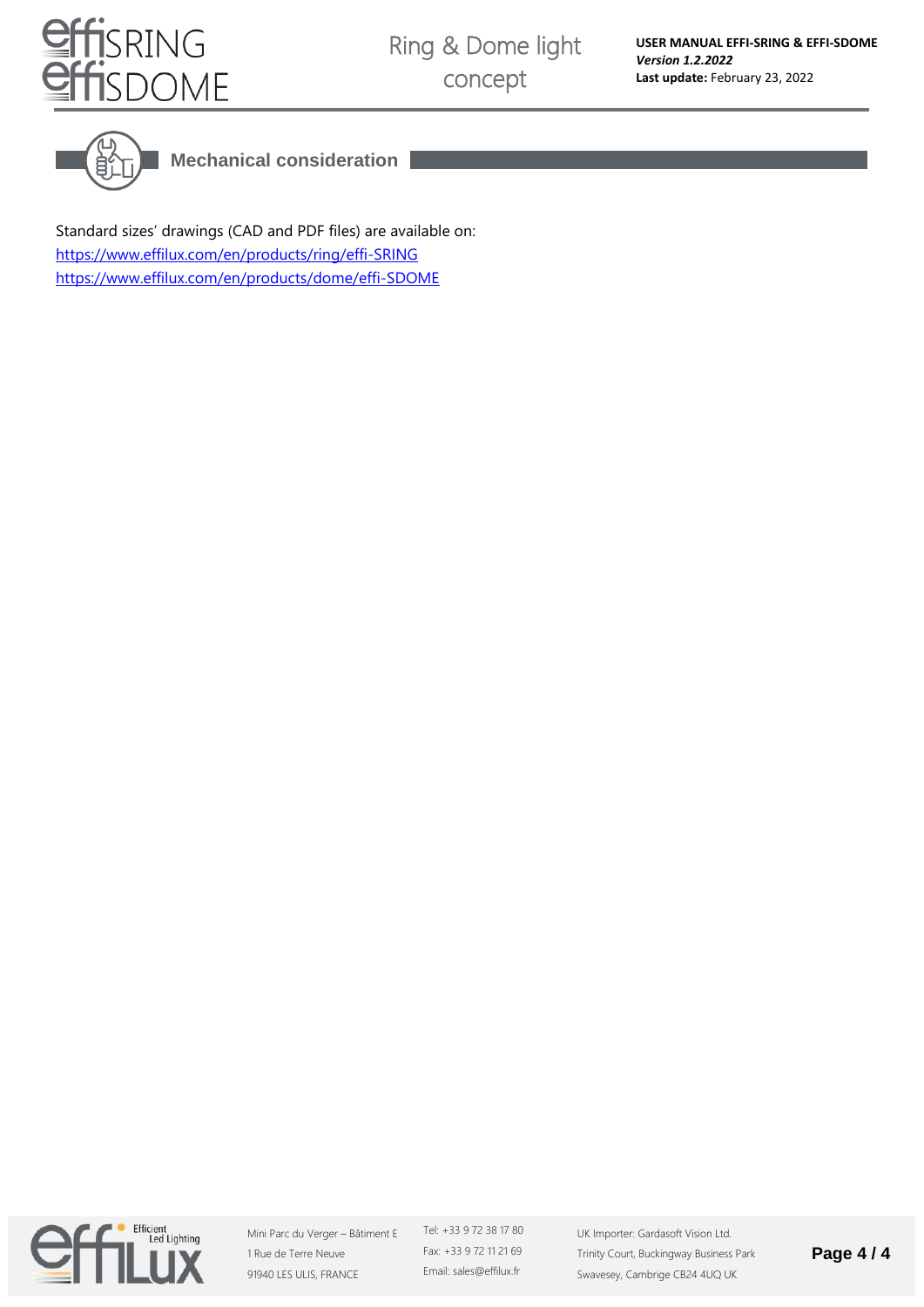# **ISRING** SDOME

Eclairage modulable Annulaire et Dôme



## **Avant l'utilisation, merci de prendre connaissance des conseils et des précautions d'emploi contenus dans cette notice.**

## **Si vous avez un doute, consultez la datasheet sur le site internet ou contactez EFFILUX.**



**Sécurité de l'utilisateur**

- Ne pas regarder le faisceau lumineux directement ou par le biais de n'importe quel instrument optique
- Environnement de fonctionnement : de 0 à 40°C Humidité: de 20 à 85HR% (sans condensation)
- Si ces conditions ne sont pas respectées, le produit peut être endommagé
- Ne jamais essayer de réparer d'éventuels dommages du produit par vous-même
- Assurez-vous d'utiliser la bonne alimentation avant de connecter le produit
- L'appareil doit être alimenté par une alimentation de sécurité 24 V conformément aux règles de sécurité électrique locales
- Ne pas inverser la polarité électrique vérifiez vos connexions et les conventions avant d'allumer le produit
- Assurez-vous d'avoir un connecteur adapté pour relier l'appareil à l'alimentation

## **Toute utilisation incorrecte annule la garantie**



Mini Parc du Verger – Bâtiment E 1 Rue de Terre Neuve 91940 LES ULIS, FRANCE

Tel: +33 9 72 38 17 80 Fax: +33 9 72 11 21 69 Email: sales@effilux.fr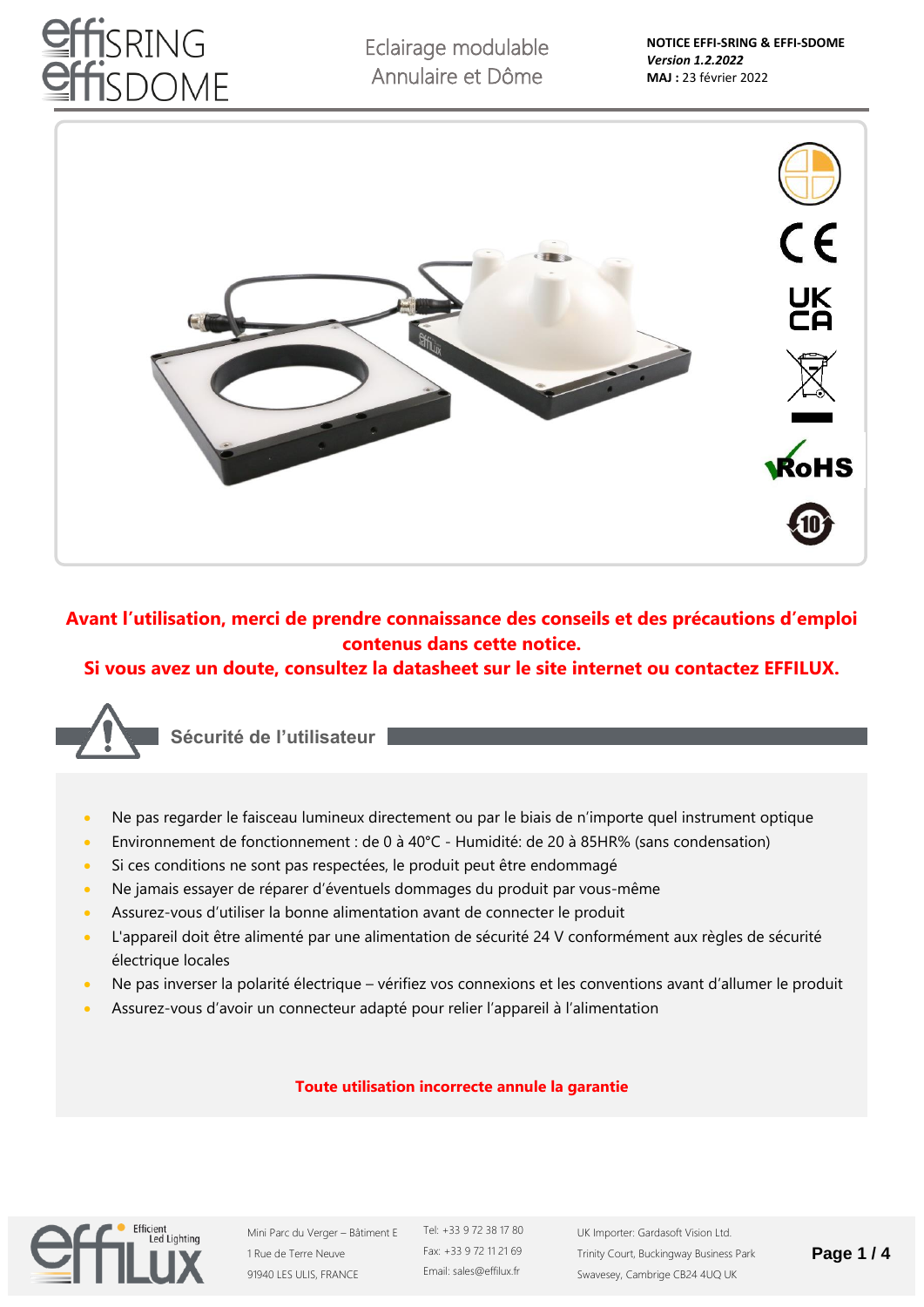

Eclairage modulable Annulaire et Dôme





Le EFFI-SRING / EFFI-SDOME est également disponible en KIT:



| CONTENU DU EFFI-SRING-SDOME-100-ZZZZ-KIT |                                                                                                                                            |  |  |  |
|------------------------------------------|--------------------------------------------------------------------------------------------------------------------------------------------|--|--|--|
| Description                              | Référence                                                                                                                                  |  |  |  |
| Produit                                  | EFFI-SRING-100-ZZZZ-OP                                                                                                                     |  |  |  |
|                                          | (La collerette pour la configuration SRING (EFFO-SRING-COL-100) et la vitre opaline (EFFO-SRING-OP-100) sont déjà inclus dans ce produit). |  |  |  |
| Vitre transparente                       | EFFO-SRING-TR-100                                                                                                                          |  |  |  |
| Vitre semi-Diffuse                       | EFFO-SRING-SD-100                                                                                                                          |  |  |  |
| Polariseur                               | EFFO-SRING-POL-100                                                                                                                         |  |  |  |
| Film diffusant                           | EFFO-SRING-DIF-100                                                                                                                         |  |  |  |
| Dome                                     | EFFO-SDOME-DOME-100                                                                                                                        |  |  |  |



**Maintenance**

Le produit doit être HORS TENSION.

Pour nettoyer la vitre, appliquer un peu de fluide nettoyant **sans alcool** sur un chiffon propre. Toujours appliquer le fluide sur le chiffon et pas directement sur la vitre.



Mini Parc du Verger – Bâtiment E 1 Rue de Terre Neuve 91940 LES ULIS, FRANCE

Tel: +33 9 72 38 17 80 Fax: +33 9 72 11 21 69 Email: sales@effilux.fr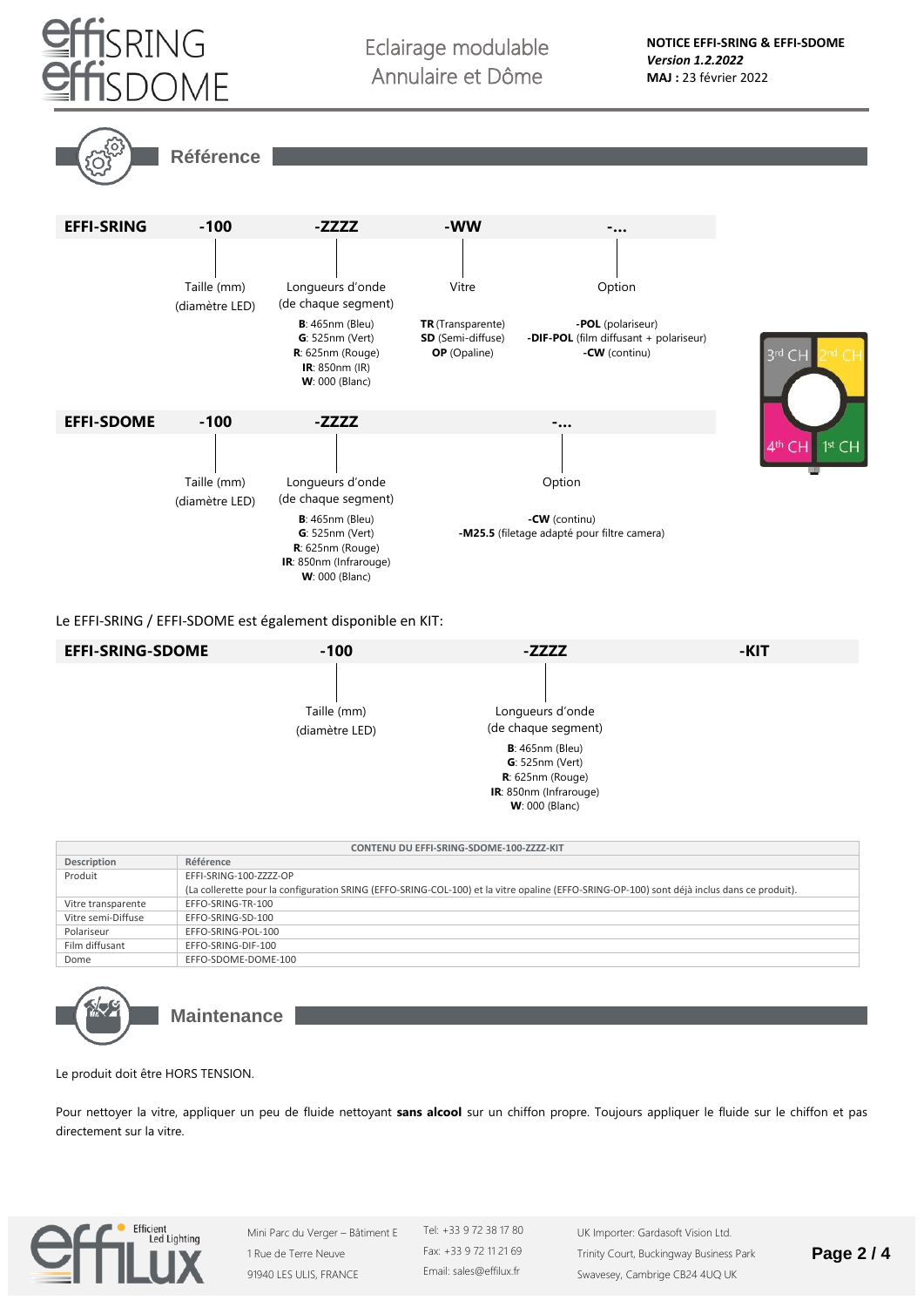



## **Caractéristiques électroniques**

#### **BRANCHEMENT**

Le EFFI-SRing / EFFI-SDome est alimenté par une tension de 24V DC via un connecteur male M12 – 8 pins. La pin de trig de chaque channel doit être connectée. Consommation : 10W par cadran monochromatique (Bleu / Vert / Rouge / Infrarouge) – 15W par cadran Blanc (longueur de cable de 2m)

| <b>Contact arrangement</b> | <b>Number</b>  | <b>Color Contact</b> | <b>Designation</b>               |
|----------------------------|----------------|----------------------|----------------------------------|
|                            |                | Blanc                | Selection du mode <sup>(2)</sup> |
|                            | $\overline{2}$ | <b>Marron</b>        | $+24V - 2.2A$ Max                |
|                            | 3              | Vert                 | TRIG (1) n°1                     |
|                            | 4              | Jaune                | TRIG $(1)$ n°2                   |
| M12 8 pins                 | 5              | Gris                 | TRIG $(1)$ n°3                   |
| Male connector             | 6              | Violet               | TRIG $(1)$ n°4                   |
|                            | 7              | <b>Bleu</b>          | <b>GND</b>                       |
|                            | 8              | Rouge                | N/A                              |



#### Longueur du cable : 500mm

- (1) Max 24V Consommation signal TRIG 0.1mA max par voie
- (2) Sélection entre le mode NPN et PNP. Consommation signal 0.5mA max. Si la pin 1 « Sélection du Mode » est :
	- Non connectée : Mode PNP → Eclairage allumé lorsque V<sub>TRIG</sub> > 2.5V
	- Connectée à 24V : Mode NPN → Eclairage allumé lorsque VTRIG < 1V

## **FONCTIONNEMENT DE L'AUTOSTROBE**

Veuillez respecter un duty cycle de 25% maximum. (Chaque cadran est indépendant)

#### **Intensité lumineuse**



### **OPTION: VERSION CONTINUE**

#### **Intensité lumineuse**





1 Rue de Terre Neuve 91940 LES ULIS, FRANCE Tel: +33 9 72 38 17 80 Fax: +33 9 72 11 21 69 Email: sales@effilux.fr